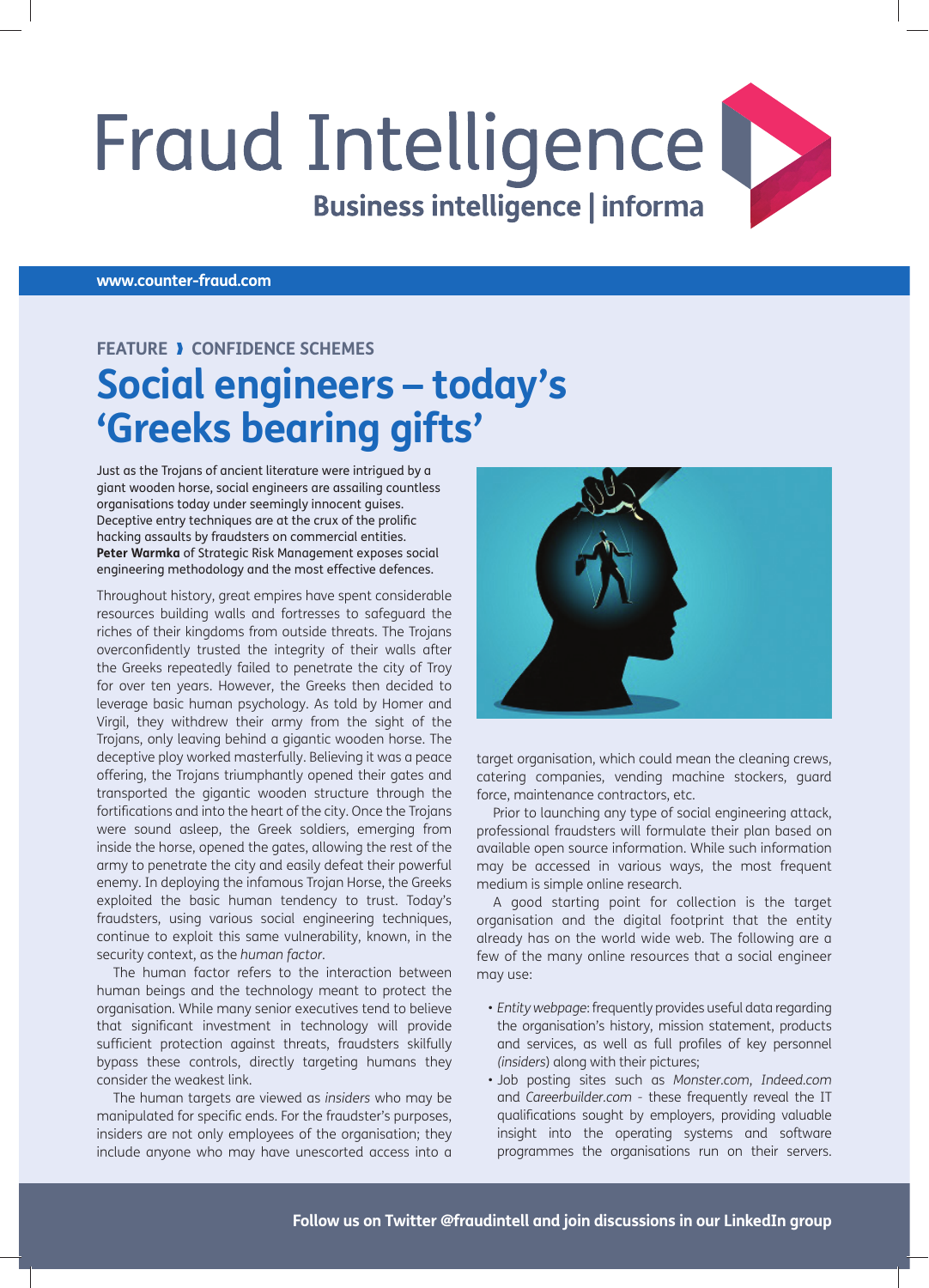The job posting gives social engineers an opportunity to submit a cover letter/resumé electronically to Human Resources or someone else in the organisation. That email, along with attachments, may be used to introduce malware into the target's system. While less frequently exploited, such job postings can also yield opportunities for fraudsters to interview with the employer and elicit sensitive information;

- *Glassdoor* : offers very useful workplace insights posted by employees. Ultimately, these reviews provide the social engineer with a pulse on morale in the organisation. Generally, it is much easier to manipulate a disgruntled employee than someone who is happy and loyal;
- *Facebook* , *Google+* , *Foursquare* and other social media accounts managed by organisations will frequently contain uploaded photos and other images revealing physical workspaces; these may include floor plans, office configurations (ie, private versus open shared lounge spaces), security system hardware, IT systems, employee badges, employee dress, etc. Much of this information will be extremely useful when planning a physical intrusion;
- *Wayback Machine* (http://archive.org/web/) is a digital archive of the world wide web. It enables users to see archived versions of web pages, as far back as 1996;
- *Google Maps* and *Google Earth* allow a fraudster to conduct virtual reconnaissance of a target entity, revealing useful information on access points to the facility, including the presence of badge readers, CCTV cameras, guards, etc. Such reconnaissance can also identify businesses near the target location, such as coffee shops, restaurants, bars, fitness centres, office supply stores, etc. The first objective may be to identify places that individuals from the target facility are likely to frequent, allowing the social engineer to orchestrate opportunities to run into them. A second potential objective is the identification of locations in the vicinity that make deliveries to the target's residence/offices, such as restaurants, flower shops, office supplies, etc. Knowing this information, the social engineer could decide to impersonate someone making a delivery to obtain access to the premises.

 Now let us consider resources utilised by social engineers to collect data on targeted insiders. Ultimately, they will want to know as much as possible about insiders' personal and professional background as well as an indication of their possible motivations and/or vulnerabilities. With this information in hand, fraudsters can better manipulate them.

 The most common start point will be social media sites. The following are just three of many examples:

- LinkedIn: here a social engineer will learn about the target's professional profile (academic and work) and interests, and their network of contacts;
- Facebook: here the fraudster will find pictures of a target insider, their family/friends and identify their network of social contacts. He may also learn where the target

lives, their age, birthday, where they went to school, their hobbies, interests, past travel as well as future travel plans. When faced with a target who has switched on privacy settings, the resourceful social engineer will turn to an account utilised by their spouse and/or children who will frequently not operate the same level of security;

• *Twitter*: play by play action of where the target is, what they doing at that moment, what they are thinking and how they express themselves.

 Once the professional fraudster has collected useful contextual data, he will utilise one or more of the following four general social engineering attack vectors:

- 1. **Phishing** currently represents over 90 per cent of all social engineering attacks. It usually takes the form of an unsolicited email from the fraudster requesting that the recipient click a link or open an embedded attachment. If the recipient complies it might lead to downloading of malicious tools, potentially compromising his computer, if not his entire IT network. Professional social engineers will use *spear phishing,* which tailors the email to a specific target, leveraging information previously gleaned from data collection. The spear will greatly enhance the likelihood of the target clicking on the link or opening the attachment.
- 2. **Smishing** is very similar to phishing, but instead of using email as a medium to deliver the attack, the social engineer will send a link or attachment via text message. The result is the same. While smishing is not yet as common as phishing, we can expect it to begin mirroring trends in mass marketing – which is beginning to favour SMS due to high open rates.
- 3. Vishing, while requiring a little more skill, is typically much more effective than phishing and/or smishing. Here, the social engineer will telephone the target using any one of several ploys – such as pretending to be a fellow company official, IT personnel, building security, an important client, financial institution where the organisation maintains accounts, etc. The fraudster requests sensitive information and/or persuades the target to undertake a specific action. To increase credibility, the social engineer will frequently *spoof* the call. Service providers, such as *spoofcard.com*, provide the mechanism to manipulate the caller ID seen at the recipient's end.
- 4. **Direct intrusion** using any of a variety of pretexts the fraudster will interact face-to-face with the target or individuals with access to the target. Examples include: posing as someone who has a business appointment inside of the building; posing as IT support needing to carry out an urgent upgrade/repair; posing as a fire inspector conducting a survey; or posing as a member of contracted service providers such as the cleaning crew, catering company or guard force. Another effective ploy is to present as someone delivering a package that requires the recipient's signature.